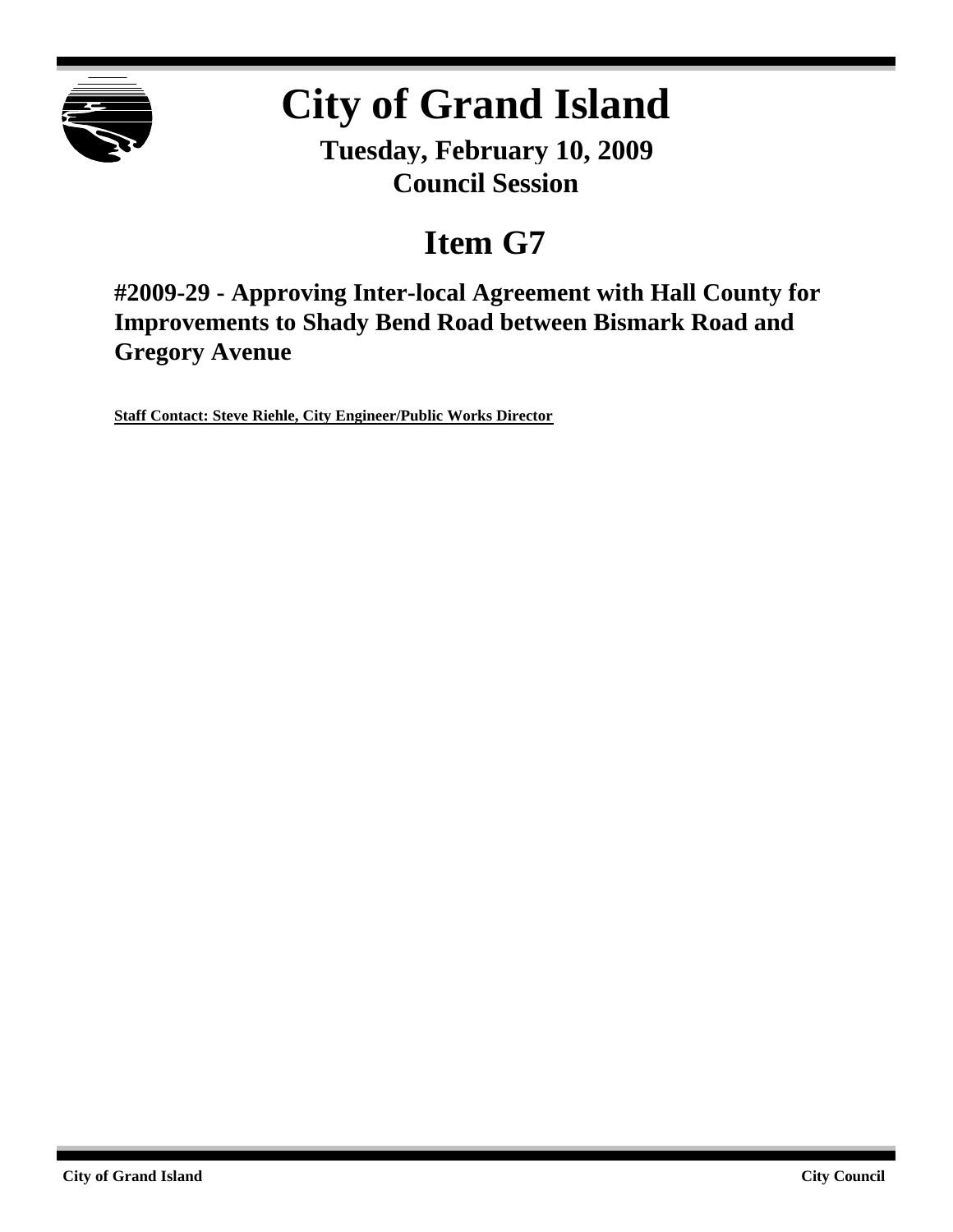# **Council Agenda Memo**

| <b>From:</b>    | Steven P. Riehle, Public Works Director                                                                                            |
|-----------------|------------------------------------------------------------------------------------------------------------------------------------|
| <b>Meeting:</b> | February 10, 2009                                                                                                                  |
| Subject:        | Approving Inter-local Agreement with Hall<br>County for Improvements to Shady Bend Road<br>between Bismark Road and Gregory Avenue |
| Item $\#$ 's:   | $G-7$                                                                                                                              |
| $Presenter(s):$ | Steven P. Riehle, Public Works Director                                                                                            |

## **Background**

Council approval is required before entering into an agreement. Pursuing interlocal agreements between governmental entities is an efficient means of collaborating efforts to better our community.

#### **Discussion**

This agreement is for improving Shady Bend Road between Bismark Road and Gregory Avenue. This section of Shady Bend Road has sections within the Grand Island city limits and sections in Hall County. Performing a joint project makes sense for both entities.

Hall County will pay the City of Grand Island for the asphalt overlay, testing and other expenses incurred with respect to that portion of Shady Bend Road not located in the municipal city limits.

## **Alternatives**

It appears that the Counc il has the following alternatives concerning the issue at hand. The Council may:

- 1. Approve the agreement allowing the Mayor to enter into an agreement with Hall County for improvements to Shady Bend Road.
- 2. Disapprove or/Deny the agreement.
- 3. Postpone the issue to a future date.
- 4. Take no action.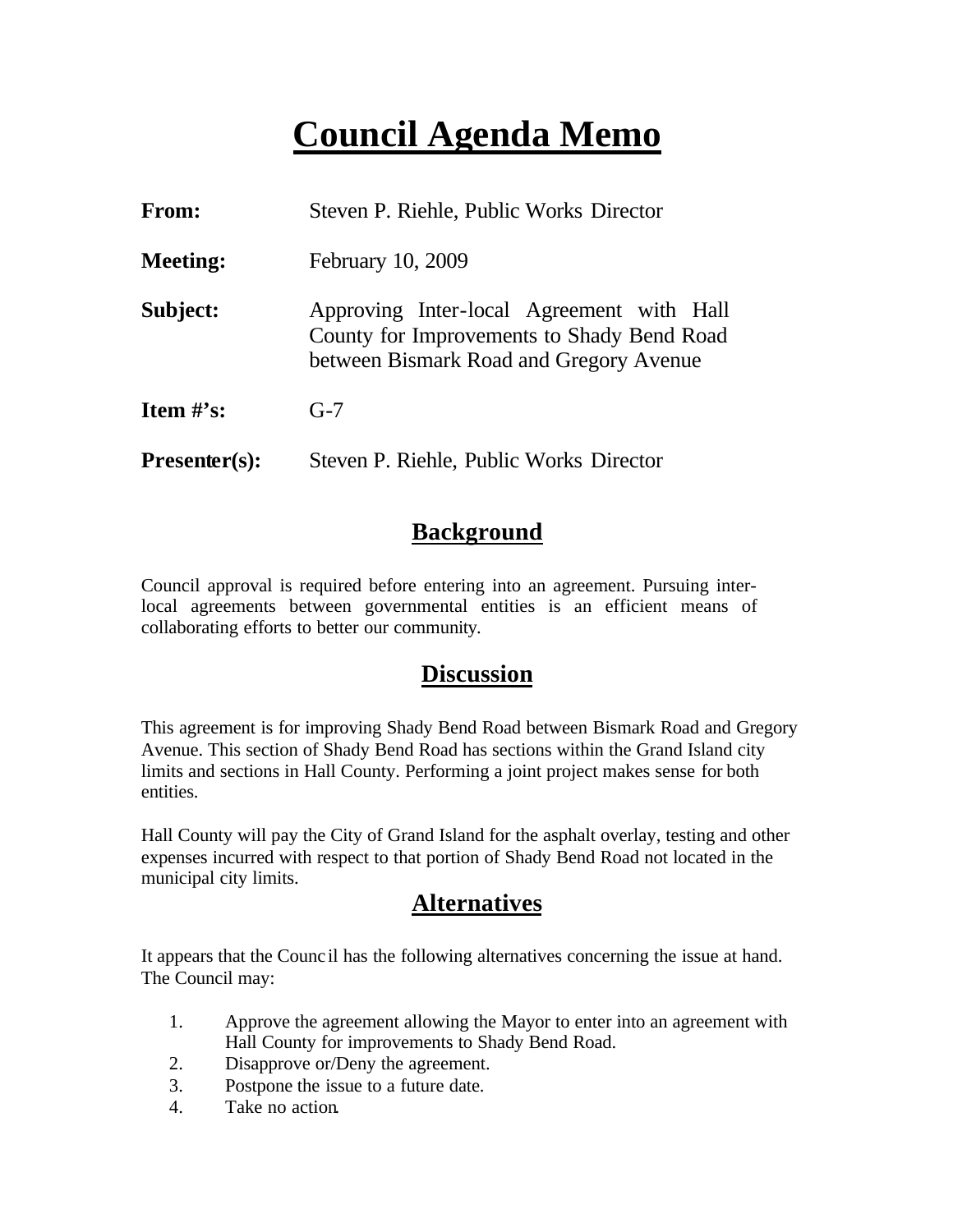## **Recommendation**

Public Works Administration recommends that the Council approve the agreement and pass a Resolution authorizing the Mayor to sign the agreement.

## **Sample Motion**

Move to approve the agreement with Hall County for Improvements to Shady Bend Road.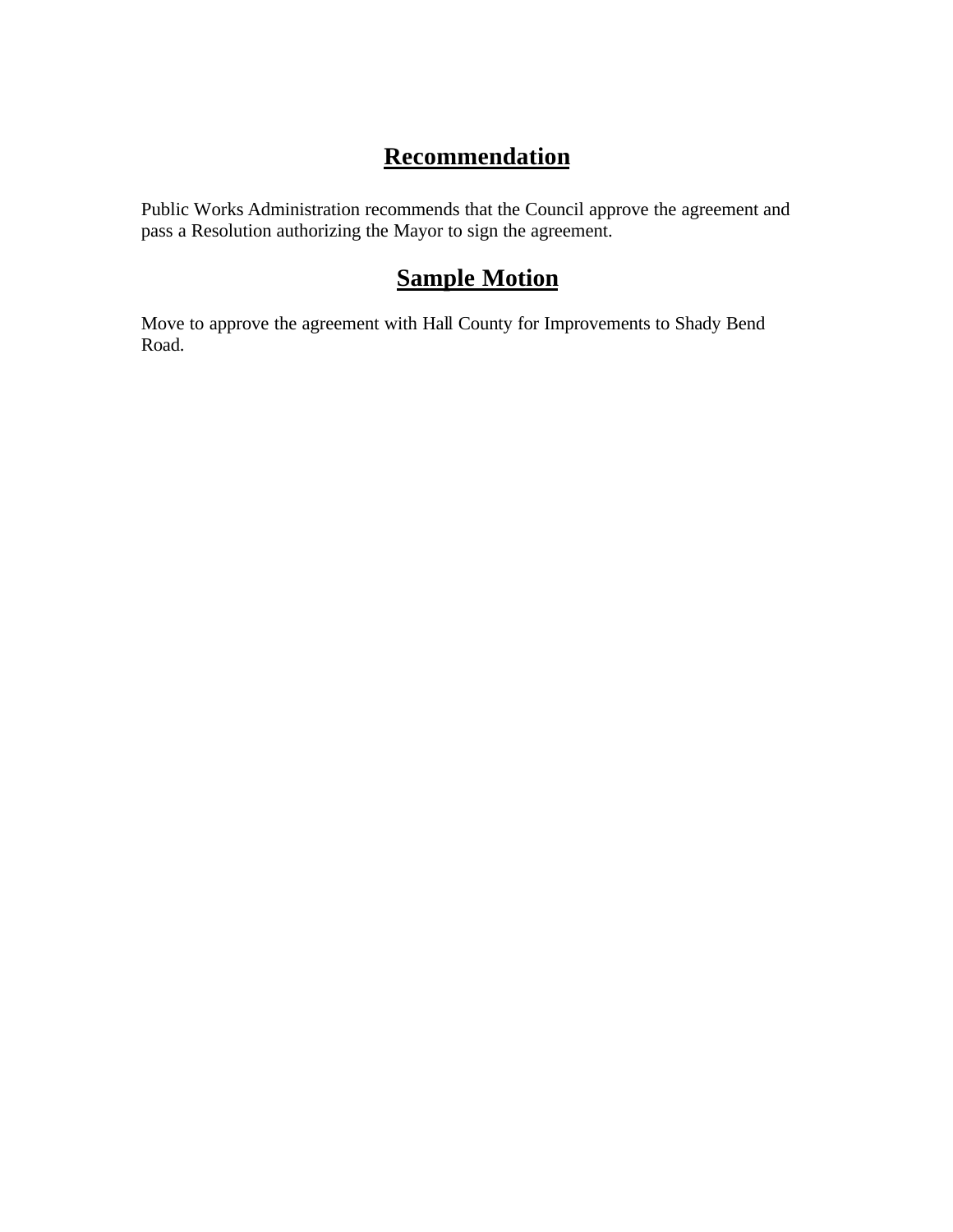#### **INTERLOCAL COOPERATIVE AGREEMENT FOR IMPROVEMENTS TO SHADY BEND ROAD BETWEEN BISMARK ROAD AND GREGORY AVENUE BY AND BETWEEN THE COUNTY OF HALL AND THE CITY OF GRAND ISLAND, NEBRASKA**

THIS AGREEMENT is made and entered into this \_\_\_\_\_day of \_\_\_\_\_\_\_\_\_\_\_\_\_ 2009, by and between the County of Hall, Nebraska, a body politic and corporate and a political subdivision of the State of Nebraska, hereinafter referred to as the "County," and the City of Grand Island, Nebraska, a municipal corporation within the State of Nebraska, hereinafter referred to as the "City." WITNESSTH:

WHEREAS, the County and City desire to enter into an agreement for the joint improvement of Shady Bend Road between Bismark Road and Gregory Avenue, under City of Grand Island's Annual Asphalt Maintenance Project.

WHEREAS, the Interlocal Cooperation Act, Neb. Rev. Stat. 13-801, et seq. provides that units of local government of the State of Nebraska and Nebraska state agencies may enter into agreement for the joint and cooperative exercise of powers, privileges, or authority capable of being exercised by either agency; and

WHEREAS, Neb. Rev. Stat. 13-801 provides that any one or more public agencies may contract with any one or more public agencies to perform any governmental service, activity, or other undertaking which each public agency entering into the contract is authorized by law to perform; and

WHEREAS, the County and the City desire to enter into this interlocal agreement for improvements to Shady Bend Road because of the anticipated cost savings attainable through using a single bidding process and efficiencies of planning and construction.

NOW, THEREFORE, the County and the City mutually covenant and agree as follows:

- 1. **Scope of Project.** This agreement is for the asphalt overlay paving of Shady Bendy Road. The roadway will be milled to a uniform cross slope prior to the asphalt overlay. Said paved roadway is 24 feet in width using an approximate asphalt overlay depth of 2 inches.
- 2. **County's Obligations.** The County shall be responsible for the following with respect to the portion of Shady Bend Road located outside the municipal boundaries of the City.
	- 2.1. Upon completion of the project, shall pay the City for 100% of the cost of the asphalt overlay paving plus engineering costs, testing and other expenses and labor incurred with respect to that portion of Shady Bend Road located outside of the City's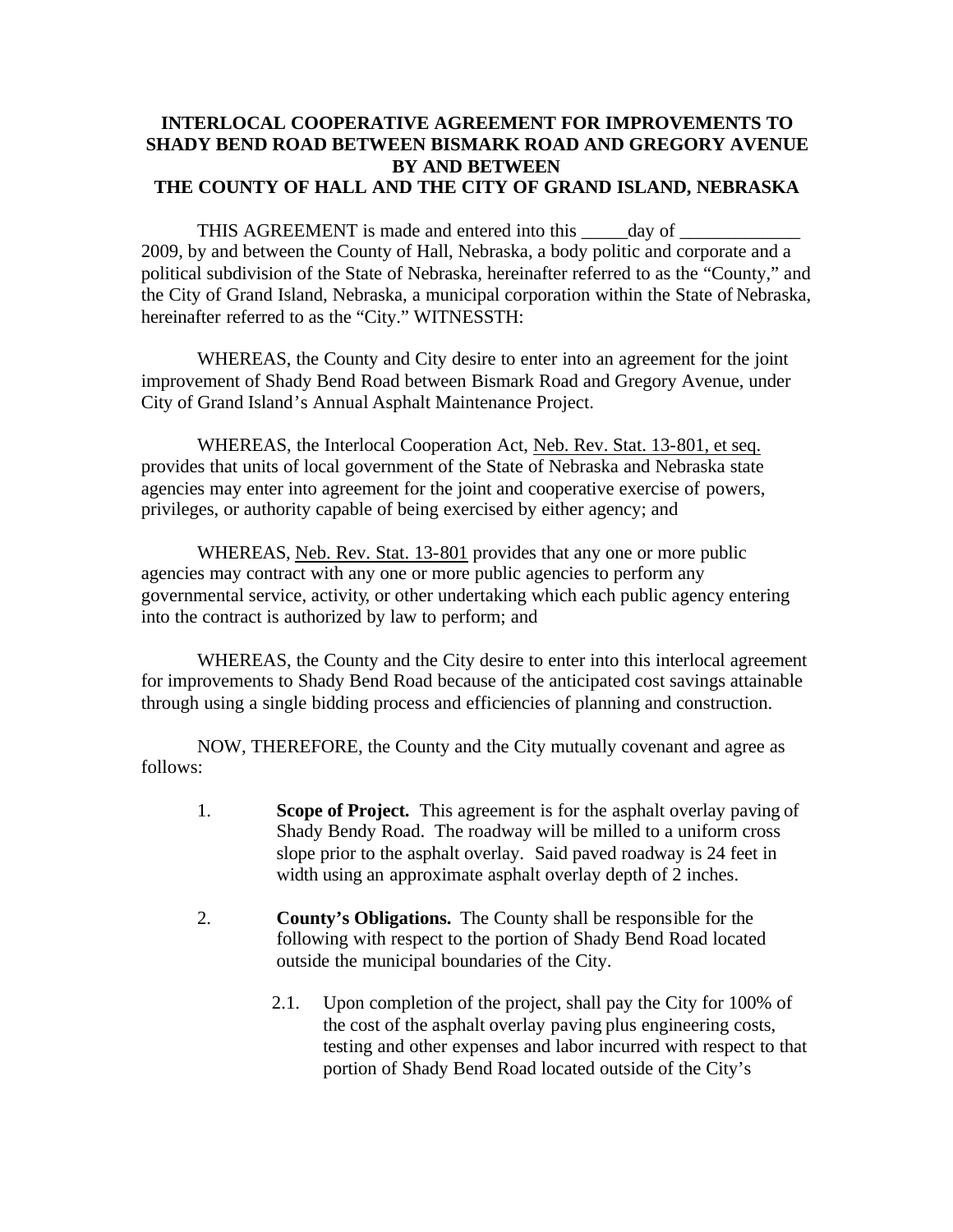municipal responsibilities. The estimated cost for this portion of the project is \$53,936.75.

- 3. **City's obligations.** The City shall be responsible for the following with respect to the portion of Shady Bend Road located within the municipal boundaries of the City and that portion located outside the municipal boundaries of the City.
	- 3.1 Prepare bid specifications for asphalt resurfacing and to contract for the same following required bidding practices and requirements and to supervise the work of the contractor;
	- 3.2 Obtain required asphalt test samples and obtain appropriate testing of said samples;
	- 3.3 Inspect and approve the work of the paving contractor, and
	- 3.4 Upon completion of the Project, shall invoice the County for 100% of the cost of paving plus engineering costs, testing and other expenses and labor incurred with respect to that portion of Shady Bend Road located outside of the City's municipal responsibilities.
- 3 **Further Agreements.** Each Party hereto shall be responsible for the maintenance of its portion of the roadway following completion of the resurfacing.
- 4 **Governance.** This agreement shall be co-governed by the County's Surveyor and the City's Director of Public Works.
- 5 **Modification.** This agreement may be modified by written agreement of the Parties.
- 6 **No Separate Entity.** There shall be no separate legal entity created through this interlocal cooperative agreement.
- 7 **Finances.** This agreement shall be financed by the funds available to the parties hereto.
- 8 **Provision of Assistance.** Pursuant to the Interlocal Cooperation Act, any party to this agreement, in the party's sole discretion, may appropriate funds and may sell, lease, give, or otherwise provide assistance, including personnel and services, as may be within the party's legal power to furnish.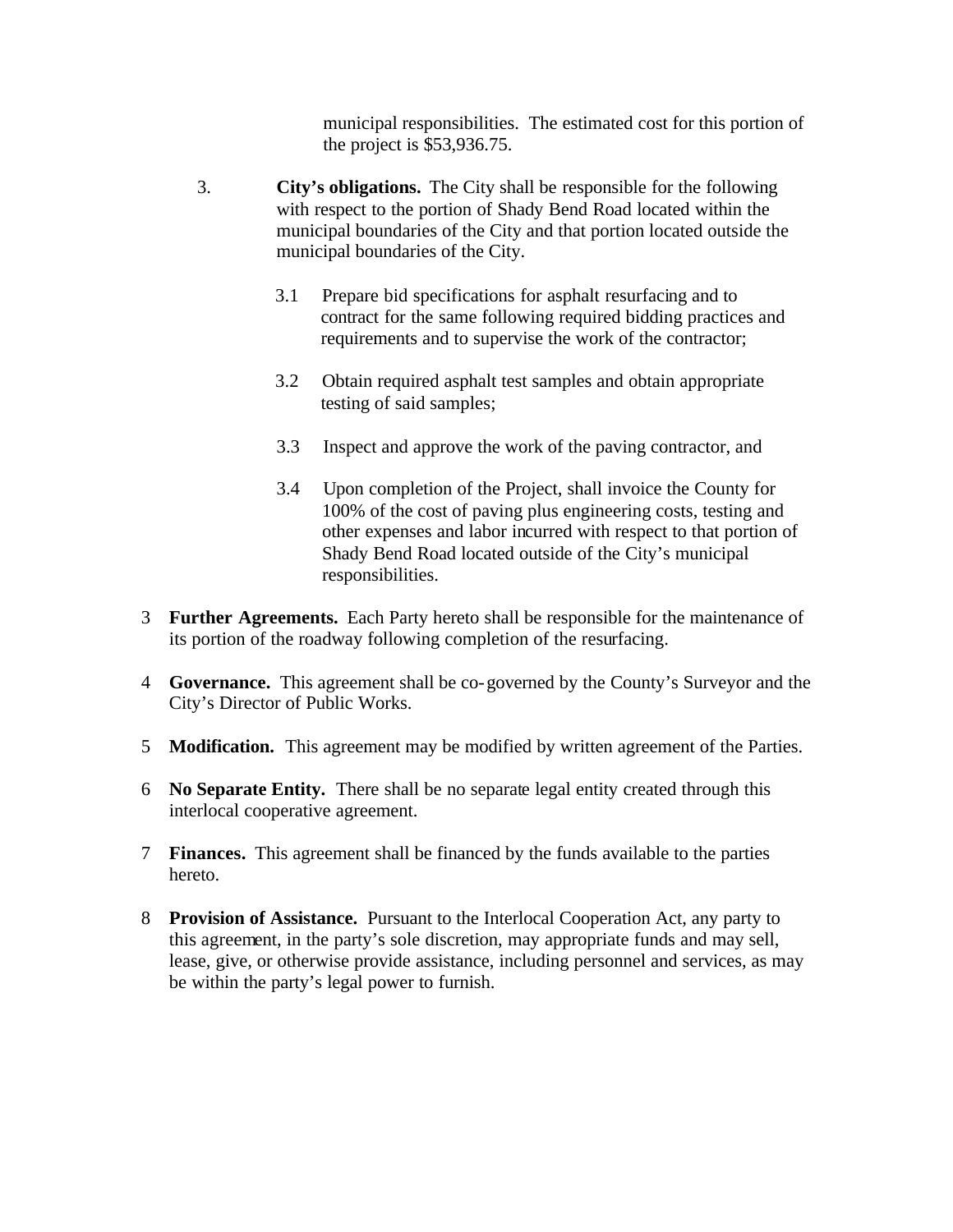#### **COUNTY OF HALL CITY OF GRAND ISLAND**

By<br>Pam Lancaster, Chairwoman Hall County Board of Supervisors

By<br>Margaret Hornady, Mayor

Date:\_\_\_\_\_\_\_\_\_\_\_\_\_\_\_\_\_\_\_\_\_\_\_\_\_\_\_\_\_\_ Date:\_\_\_\_\_\_\_\_\_\_\_\_\_\_\_\_\_\_\_\_\_\_\_\_\_

Attest:\_\_\_\_\_\_\_\_\_\_\_\_\_\_\_\_\_\_\_\_\_\_\_\_\_\_\_\_\_ Attest:\_\_\_\_\_\_\_\_\_\_\_\_\_\_\_\_\_\_\_\_\_\_\_\_ Marla Conley County Clerk City Clerk

Approved as to form\_\_\_\_\_\_\_\_\_\_\_\_\_\_\_\_\_\_ Approved as to form\_\_\_\_\_\_\_\_\_\_\_\_\_ Dale Shotkoski County Attorney City Attorney